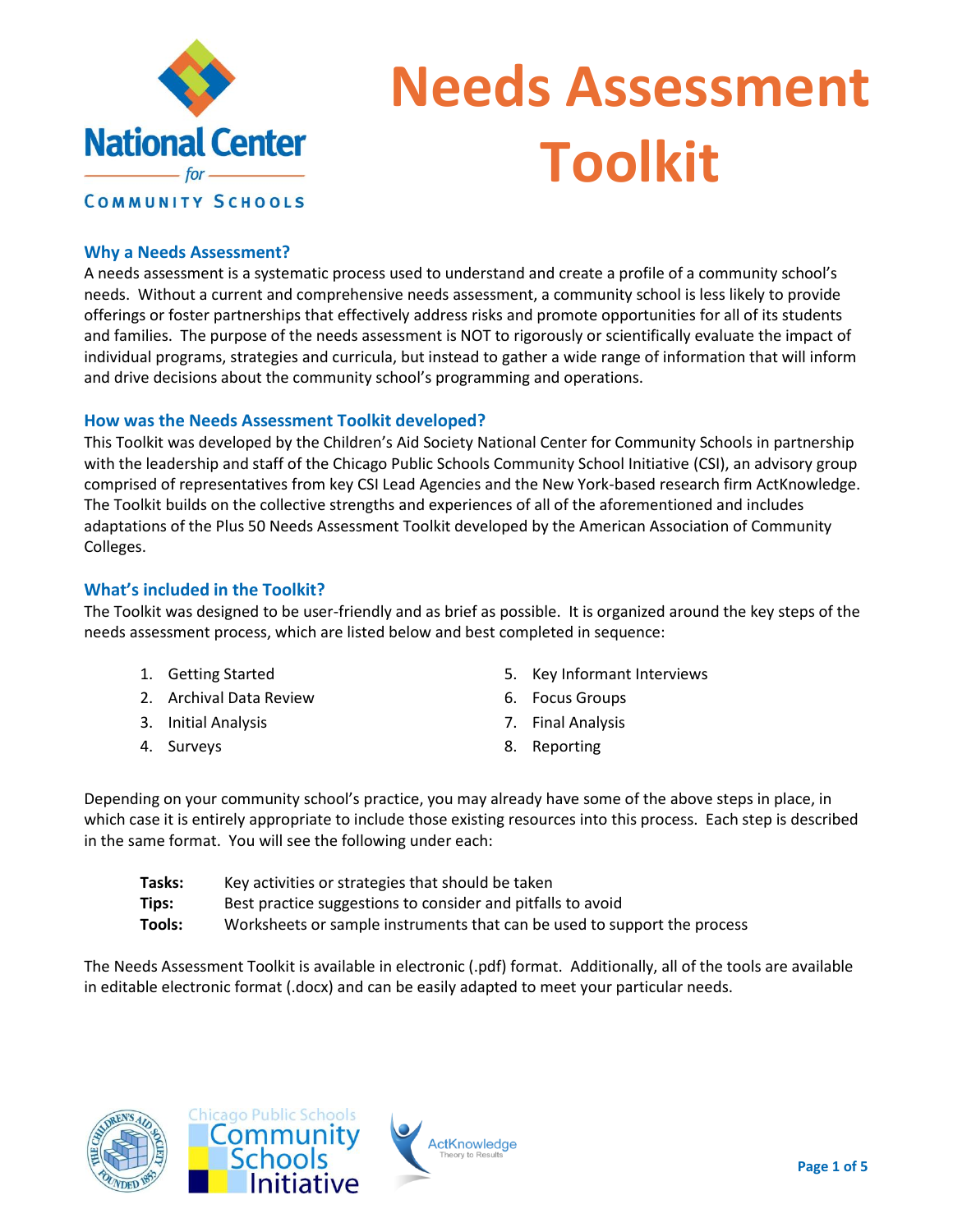## **Step 1: Getting Started**

| <b>Tasks</b> | Convene the Advisory Council<br>⊔                                                         |
|--------------|-------------------------------------------------------------------------------------------|
|              | Revisit the Advisory Council's mission/purpose and consider whether to add members<br>⊔   |
|              | Conduct a Readiness Self-Assessment<br>ப                                                  |
| <b>Tips</b>  | You should not need to create a new team to take on the data gathering and analysis       |
|              | responsibilities. Conducting needs assessments should be one of the core functions of the |
|              | community school's Advisory Council. The process described in this Toolkit may serve as   |
|              | an opportunity to reengage key stakeholders in your school and neighborhood and           |
|              | activate your Advisory Council.                                                           |
|              | Consider the existing diversity of experience, skills and perspectives of the Advisory    |
|              | Council to help you identify which potential new members you need.                        |
|              | One person should act as the project manager to keep track of the overall process and     |
|              | keep team members accountable.                                                            |
| <b>Tools</b> | <b>Building Your Team Worksheet</b>                                                       |
|              | Readiness Self-Assessment Worksheet                                                       |

#### **Step 2: Archival Data Review**

| <b>Tasks</b> | Gather and record key information from existing data sources (such as school suspension<br>٠ |
|--------------|----------------------------------------------------------------------------------------------|
|              | rates, after-school attendance, community health statistics, etc.)                           |
|              | Manipulate existing data sources to deepen your understanding (determining the chronic       |
|              | absence rates of English Language Learners, for example, will require some reworking of      |
|              | existing data sets)                                                                          |
|              | Complete the Archival Data Collection Worksheet<br>٠                                         |
| <b>Tips</b>  | Make full use of the School Profile and Early Warning Indicator reports provided by<br>٠     |
|              | Chicago Public Schools                                                                       |
|              | As you collect and record each datum, new questions will likely come to mind, as might       |
|              | concerns about the accuracy of the data. Record those questions, concerns and other          |
|              | thoughts on the Worksheet.                                                                   |
|              | Add Need Indicators to the worksheet as needed and appropriate. Blank rows have been         |
|              | inserted for this purpose.                                                                   |
| <b>Tools</b> | <b>Archival Data Collection Worksheet</b><br>٠                                               |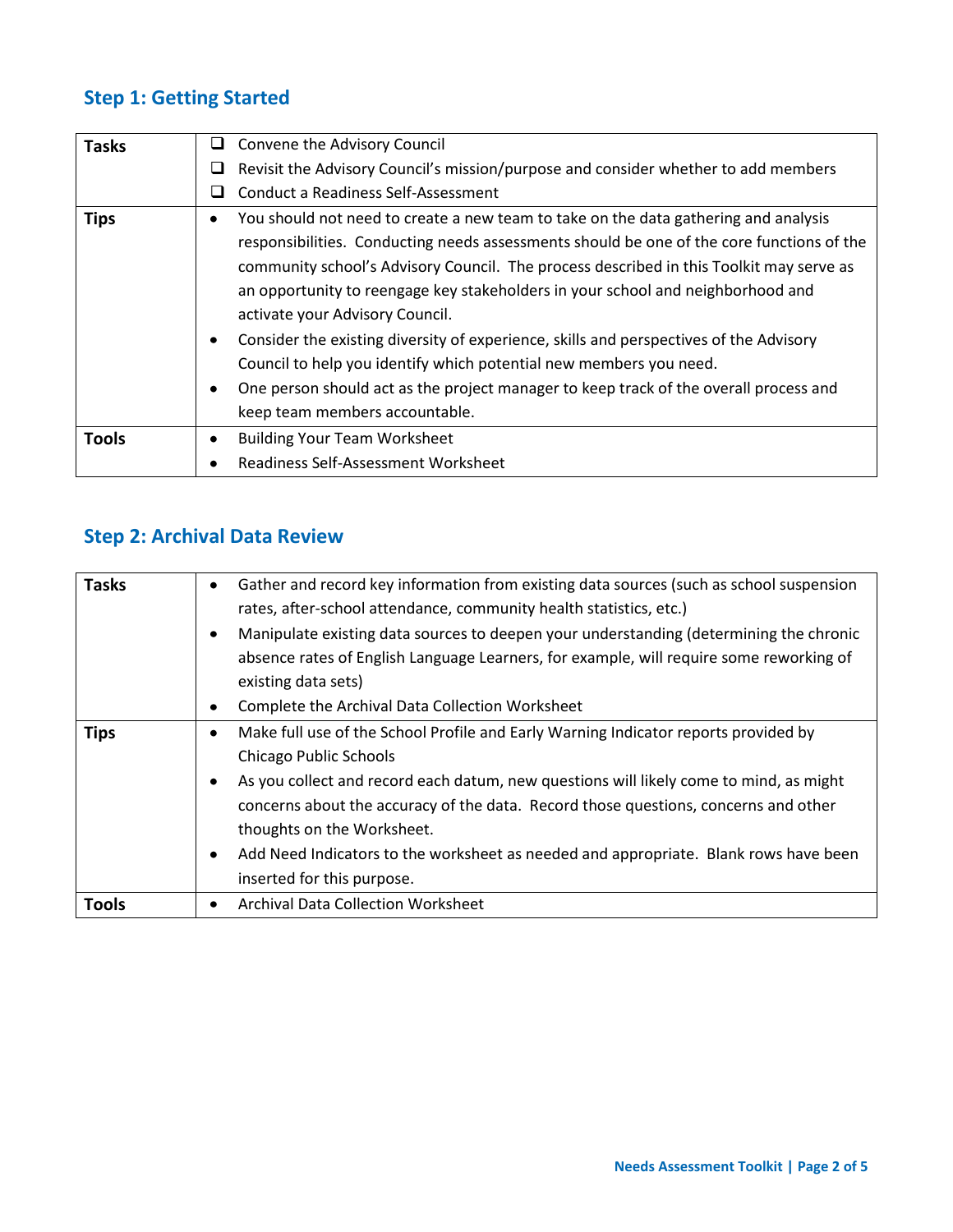## **Step 3: Initial Analysis**

| <b>Tasks</b> | $\Box$ Convene Advisory Council to review the Archival Data                                        |
|--------------|----------------------------------------------------------------------------------------------------|
|              | Identify the top five high priority needs that emerge from the review<br>ப                         |
|              | Brainstorm particular questions that should be considered for the survey, interview and<br>ப       |
|              | focus group steps                                                                                  |
|              | Identify the key informants to be interviewed in Step 5<br>⊔                                       |
| <b>Tips</b>  | Remember that this is an <i>initial</i> analysis and that you are not expected to have findings at |
|              | this point. The purpose, instead, is to collectively identify patterns, see connections            |
|              | between the need indicators and begin to narrow the focus of your needs assessment.                |
| <b>Tools</b> | <b>Archival Data Collection Worksheet</b>                                                          |

#### **Step 4: Surveys**

| <b>Tasks</b> | Develop surveys for key constituent groups. Surveys of students, parents and teachers are<br>□  |
|--------------|-------------------------------------------------------------------------------------------------|
|              | required, but others may be added.                                                              |
|              | Administer the surveys<br>⊔                                                                     |
|              | Compile survey results<br>u                                                                     |
| <b>Tips</b>  | Questions should be mostly closed-ended (multiple choice, true/false, Likert Scales, etc.)<br>٠ |
|              | and limited in number.                                                                          |
|              | Paper vs. Online (using the method or combination of methods most likely to ensure a            |
|              | high response rate)                                                                             |
|              | Use vocabulary and language that is appropriate for each audience. In all cases, avoid          |
|              | using technical language and terminology.                                                       |
|              | Particularly for youth surveys, you might consider offerings incentives.                        |
|              | Decide whether to use a paper-based or web-based survey (or both). Each has its<br>٠            |
|              | advantages and disadvantages, but web-based surveys are especially convenient because           |
|              | they can tally up and graphically present responses automatically. There are free and low-      |
|              | cost solutions out there. When using paper, it may make sense to record the responses           |
|              | on an electronic spreadsheet.                                                                   |
|              | Timing the administration of surveys to coincide with, for example, faculty meetings,           |
|              | parent-teacher conferences, after-school special events may increase the yield of               |
|              | responses                                                                                       |
| <b>Tools</b> | Archival Data Collection Worksheet (completed, from Step 3)<br>٠                                |
|              | Sample Surveys                                                                                  |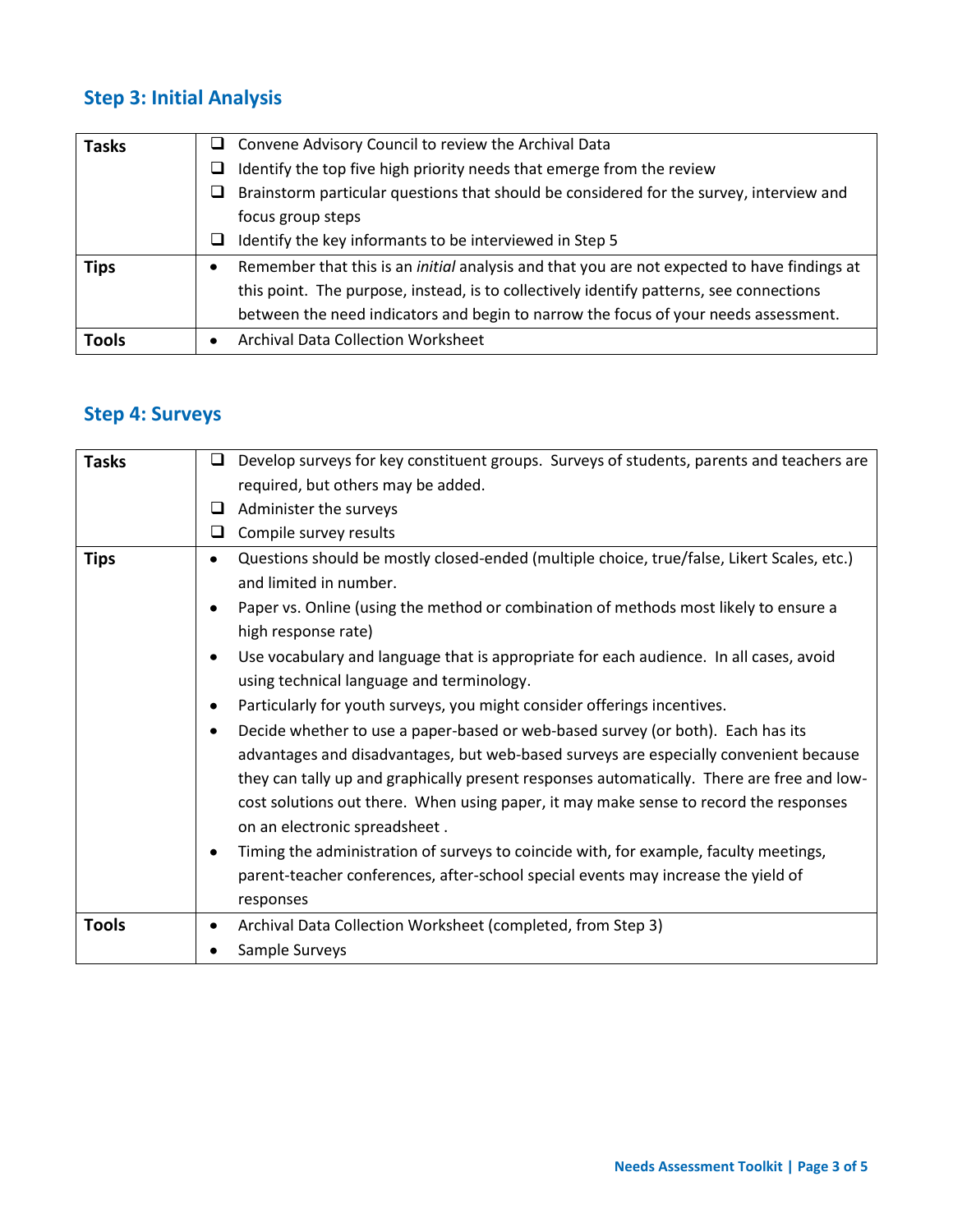## **Step 5: Key Informant Interviews**

| <b>Tasks</b> | Conduct Key Informant Interviews<br>⊔                                                       |
|--------------|---------------------------------------------------------------------------------------------|
|              | Summarize findings                                                                          |
| <b>Tips</b>  | Keep interviews to 30-45 minutes long                                                       |
|              | Decide whether you want the same person conducting all of the interviews for the sake of    |
|              | consistency.                                                                                |
|              | Do your best to frame questions in a way that elicits the key informants' interpretation of |
|              | the data and perhaps some suggestions for addressing the needs                              |
|              | Avoid making the informant feel defensive; keep the conversation focused on the ways in     |
|              | which students may require supports and opportunities, and away from what they              |
|              | themselves have or have not done to address those needs                                     |
| <b>Tools</b> | Key informant interview Worksheet                                                           |
|              | <b>Sample Interview Questions</b>                                                           |

#### **Step 6: Focus Groups**

| <b>Tasks</b> | Conduct Focus Groups. Groups including students, parents and teachers are required, but<br>u |
|--------------|----------------------------------------------------------------------------------------------|
|              | others may be added.                                                                         |
|              | Summarize findings<br>⊔                                                                      |
| <b>Tips</b>  | Focus groups are generally most lively and effective when composed of 6 to 12 people         |
|              | They should last between 45 to 60 minutes. Consider your audience when scheduling the        |
|              | focus groups (i.e., evenings or weekends for working parents, in-school hours for teachers   |
|              | if possible)                                                                                 |
|              | You will need a facilitator and a note taker. Do not combine these roles as it is            |
|              | exceedingly difficult to do both simultaneously.                                             |
|              | Prepare a scripted introduction and 8 to 12 questions in advance (samples are provided       |
|              | for you). Unlike with the surveys, questions in focus groups should be open-ended and        |
|              | should encourage participants to elaborate. Ask participants to follow up on and react to    |
|              | each others' responses. Stay away from yes/no questions.                                     |
| <b>Tools</b> | Sample Focus Group scripts and questions                                                     |